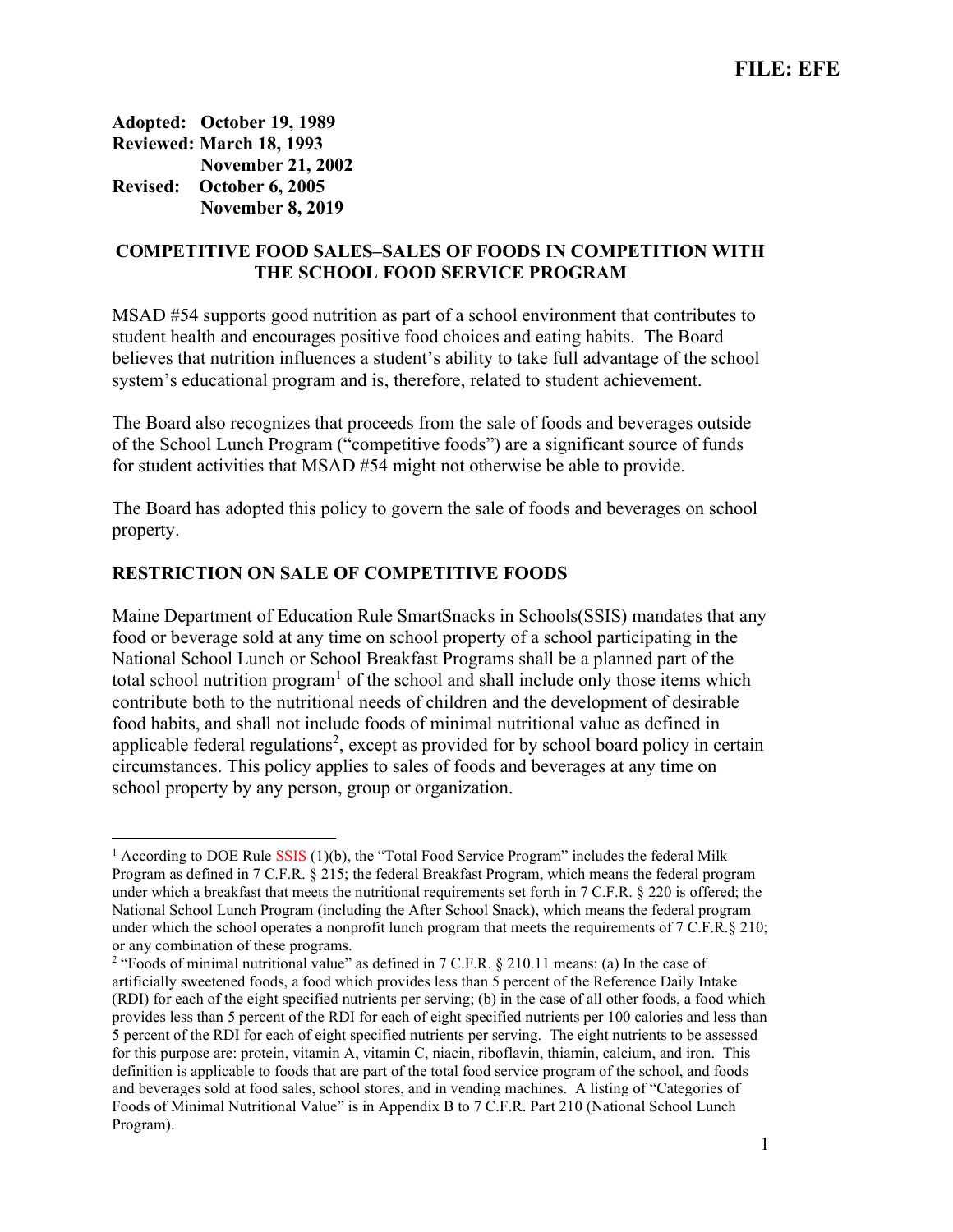However, as allowed by Rule Smart Snacks in Schools(SSIS)the Board permits the sale of food and beverages outside the total food program to:

- 1. School staff
- 2. Attendees at school-sponsored events held on school property. (This exception includes, but is not limited to, booster groups, special education food sales, and vending machines.)
- 3. The public at community events held on school property in accordance with the Board's facilities use policy
- 4. In State-approved instructional Career and Technical Education (CTE) Programs if consistent with the requirement that these programs not include foods of minimal nutritional value as defined in applicable federal regulations.

## Sale of Foods or Beverages to Students:

The sale of any food or beverage items on school property other than as a part of the National School Lunch and Child Nutrition Act Programs, shall be subject to written approval in advance by the Superintendent of Schools and should be limited to items which should make a significant contribution to the nutritional needs of children.

200 calories or < Sodium 200mg< Total Fat 35% of calories< Saturated Fat 10%< Sugar 35% by weight<

Such food and beverage items should be limited to such items as:

 Fruit juices, full strength Vegetable juices Milk Ice Cream Yogurt Canned Soup Sandwiches (made with whole grain) Dry Cereal (less than 15% sugar content) Fresh Fruit and Vegetables Dried Fruits \*Peanut Butter Crackers \*Cheese Crackers \*Cakes or Cookies, unfilled (made with whole grain or enriched flour) Popcorn (unsalted); Nuts (unsalted); Sunflower Seeds (unsalted) Salad made with or containing vegetables and/or fruits

\*Item requires a nutritional analysis sheet before item is sold.